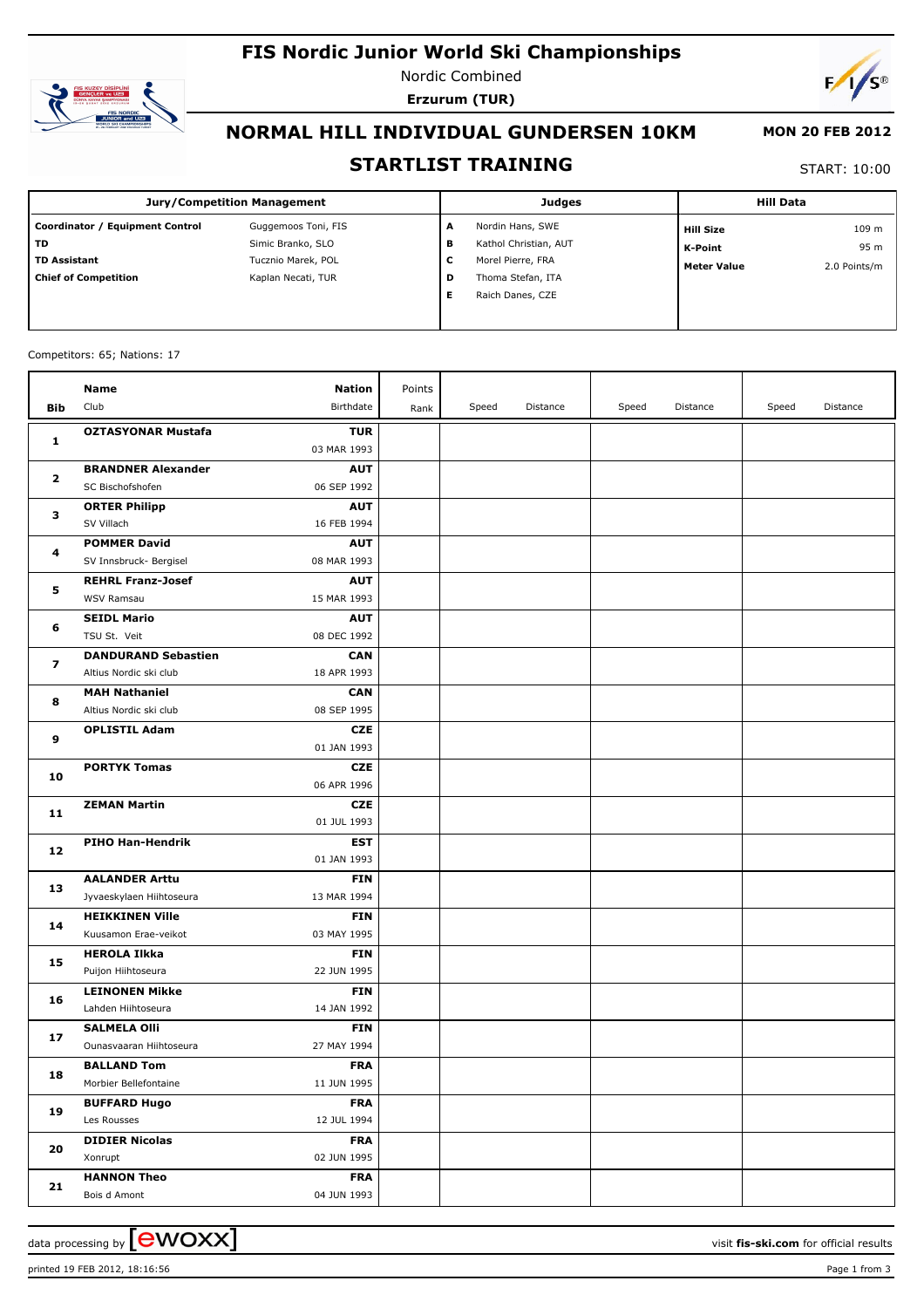## **FIS Nordic Junior World Ski Championships**



Nordic Combined **Erzurum (TUR)**



# **NORMAL HILL INDIVIDUAL GUNDERSEN 10KM**

### **MON 20 FEB 2012**

### **STARTLIST TRAINING**

START: 10:00

|          | Name                                        | <b>Nation</b>             | Points |       |          |       |          |       |          |
|----------|---------------------------------------------|---------------------------|--------|-------|----------|-------|----------|-------|----------|
| Bib      | Club                                        | Birthdate                 | Rank   | Speed | Distance | Speed | Distance | Speed | Distance |
|          | <b>STRAPPAZZON Thomas</b>                   | <b>FRA</b>                |        |       |          |       |          |       |          |
| 22       | Les Contamines montjoie                     | 05 JUL 1994               |        |       |          |       |          |       |          |
|          | <b>ARLT Christian</b>                       | <b>GER</b>                |        |       |          |       |          |       |          |
| 23       | WSV 08 Johanngeorgenstadt                   | 08 JAN 1992               |        |       |          |       |          |       |          |
|          | <b>FAISST Manuel</b>                        | <b>GER</b>                |        |       |          |       |          |       |          |
| 24       | SV Baiersbronn                              | 11 JAN 1993               |        |       |          |       |          |       |          |
| 25       | <b>HAUG Tobias</b>                          | <b>GER</b>                |        |       |          |       |          |       |          |
|          | SV Baiersbronn                              | 25 JUN 1993               |        |       |          |       |          |       |          |
| 26       | <b>SCHULLER Michael</b>                     | <b>GER</b>                |        |       |          |       |          |       |          |
|          | WSV 08 Lauscha                              | 04 JUN 1993               |        |       |          |       |          |       |          |
| 27       | <b>SIMON Tobias</b>                         | <b>GER</b>                |        |       |          |       |          |       |          |
|          | SZ Breitnau                                 | 15 AUG 1992               |        |       |          |       |          |       |          |
| 28       | <b>BUZZI Raffaele</b>                       | ITA                       |        |       |          |       |          |       |          |
|          | SCI Monte Lussari                           | 17 JUL 1995               |        |       |          |       |          |       |          |
| 29       | <b>COSTA Samuel</b><br>G.S. FIAMME ORO      | ITA<br>30 NOV 1992        |        |       |          |       |          |       |          |
|          | <b>MAIERHOFER Manuel</b>                    | <b>ITA</b>                |        |       |          |       |          |       |          |
| 30       | S. C. Gardena                               | 17 DEC 1992               |        |       |          |       |          |       |          |
|          | <b>RUNGGALDIER Mattia</b>                   | ITA                       |        |       |          |       |          |       |          |
| 31       | G.S. FIAMME GIALLE                          | 03 MAY 1992               |        |       |          |       |          |       |          |
|          | <b>TOMIO Roberto</b>                        | ITA                       |        |       |          |       |          |       |          |
| 32<br>33 | U.S. Dolomitica                             | 26 OCT 1992               |        |       |          |       |          |       |          |
|          | <b>DENDA Toshihisa</b>                      | <b>JPN</b>                |        |       |          |       |          |       |          |
|          | Iiyama-kita High School                     | 20 JUN 1993               |        |       |          |       |          |       |          |
| 34       | <b>KAGA Takuya</b>                          | <b>JPN</b>                |        |       |          |       |          |       |          |
|          | Akita Hokuyou High School                   | 30 MAR 1994               |        |       |          |       |          |       |          |
| 35       | <b>WATANABE Takehiro</b>                    | <b>JPN</b>                |        |       |          |       |          |       |          |
|          | Inawashiro High School                      | 13 JUL 1993               |        |       |          |       |          |       |          |
| 36       | YAMAMOTO Go                                 | <b>JPN</b>                |        |       |          |       |          |       |          |
|          | Oyama High School                           | 27 JAN 1995               |        |       |          |       |          |       |          |
| 37       | <b>ANDERSEN Espen</b><br>Lommedalens IL     | <b>NOR</b><br>28 OCT 1993 |        |       |          |       |          |       |          |
|          | <b>HOKHOLT Audun</b>                        | <b>NOR</b>                |        |       |          |       |          |       |          |
| 38       | Skimt                                       | 28 AUG 1992               |        |       |          |       |          |       |          |
|          | <b>LIEN Oeystein Granbu</b>                 | <b>NOR</b>                |        |       |          |       |          |       |          |
| 39       | Gausdal SI                                  | 05 JAN 1992               |        |       |          |       |          |       |          |
|          | <b>SOETVIK Sindre Ure</b>                   | <b>NOR</b>                |        |       |          |       |          |       |          |
| 40       | Il Eldar                                    | 21 SEP 1992               |        |       |          |       |          |       |          |
| 41       | <b>TILLER Simen</b>                         | <b>NOR</b>                |        |       |          |       |          |       |          |
|          | Moelven                                     | 26 NOV 1995               |        |       |          |       |          |       |          |
| 42       | <b>BIELA Stanislaw</b>                      | POL                       |        |       |          |       |          |       |          |
|          | UKS SOLTYSIANIE STARE BYSTRE                | 02 APR 1994               |        |       |          |       |          |       |          |
| 43       | <b>CIESLAR Adam</b>                         | <b>POL</b>                |        |       |          |       |          |       |          |
|          | AZS AWF Katowice                            | 18 DEC 1992               |        |       |          |       |          |       |          |
| 44       | <b>GASIENICA Andrzej</b>                    | POL                       |        |       |          |       |          |       |          |
|          | TS Wisla Zakopane                           | 04 NOV 1993               |        |       |          |       |          |       |          |
| 45       | <b>KUPCZAK Szczepan</b><br>AZS AWF Katowice | <b>POL</b><br>29 NOV 1992 |        |       |          |       |          |       |          |
|          | <b>SLOWIOK Pawel</b>                        | <b>POL</b>                |        |       |          |       |          |       |          |
| 46       | AZS AWF Katowice                            | 31 MAR 1992               |        |       |          |       |          |       |          |
|          | <b>BARKOV Viacheslav</b>                    | <b>RUS</b>                |        |       |          |       |          |       |          |
| 47       |                                             | 01 JAN 1992               |        |       |          |       |          |       |          |
|          |                                             |                           |        |       |          |       |          |       |          |

data processing by  $\boxed{\text{ewOX}}$